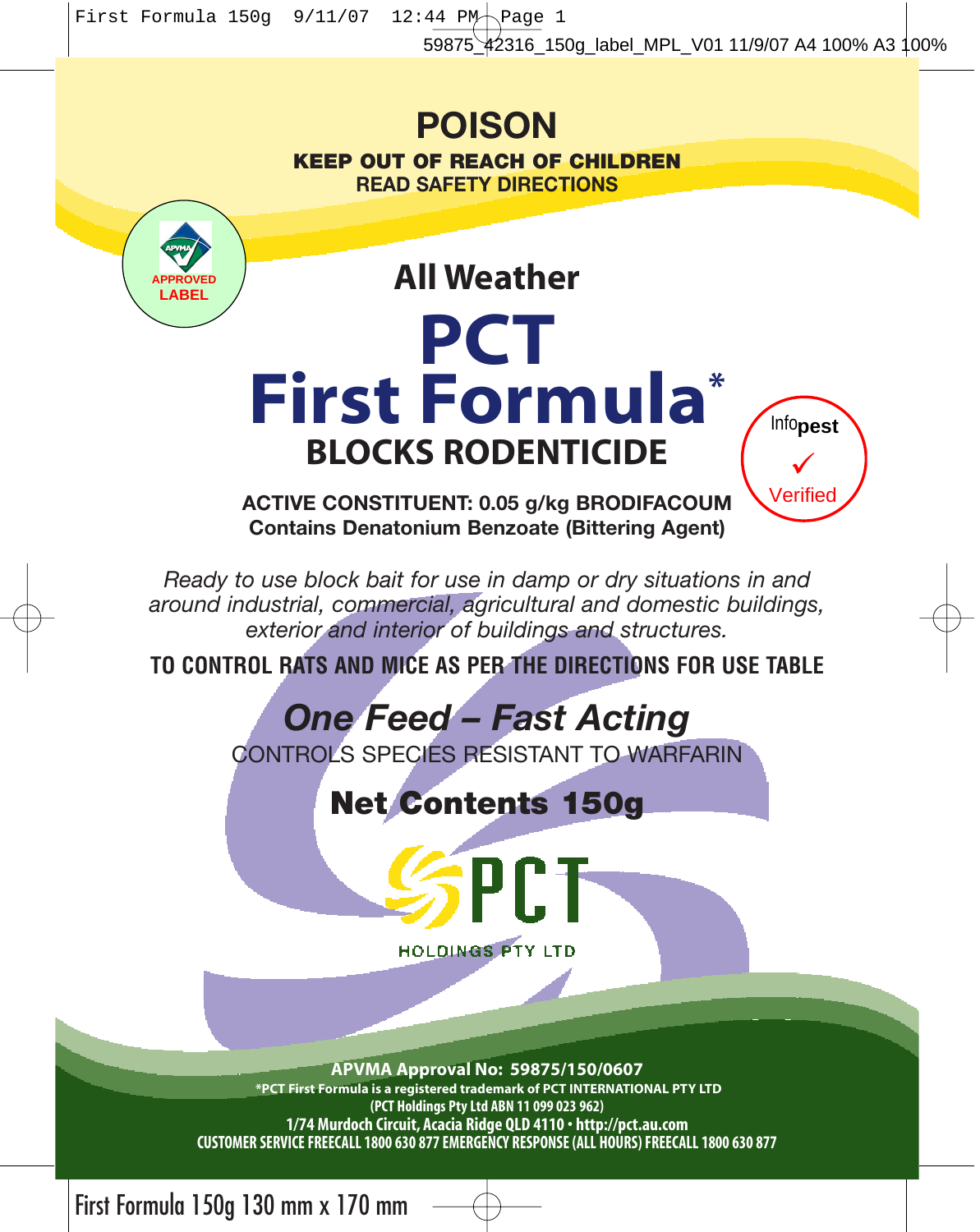### **DIRECTIONS FOR USE RESTRAINTS**

DO NOT exceed 3 m between bait stations for mice or 9 m for rats.

DO NOT place bait in exposed areas.

DO NOT apply baits to crops.

| SITUATION                                | <b>PEST</b>                        | <b>RATE</b>                           | <b>CRITICAL COMMENTS</b>                                                   |
|------------------------------------------|------------------------------------|---------------------------------------|----------------------------------------------------------------------------|
| In and around                            |                                    | Rats ( <i>Rattus</i>   1-3 blocks per | Set out baits in places frequented by mice and rats but not more           |
| agricultural,                            | <i>rattus, Rattus</i> bait station |                                       | than 2 m away from buildings.                                              |
| Icommercial.                             | norvegicus)                        | depending on                          | <b>For Rats:</b> Place 1 to 3 blocks at intervals of 5-9 m in infested     |
| Idomestic and                            | Mice (Mus                          | llevel of                             | lareas.                                                                    |
| lindustrial buildings. <i>musculus</i> ) |                                    | linfestation.                         | <b>For Mice:</b> Place single blocks at 2-3 m intervals in infested areas. |

**NOT TO BE USED FOR ANY PURPOSE, OR IN ANY MANNER, CONTRARY TO THIS LABEL UNLESS AUTHORISED UNDER APPROPRIATE LEGISLATION.**

### **THE USE OF THIS PRODUCT FOR THE CONTROL OF PROTECTED NATIVE RODENTS REQUIRES PERMISSION FROM WILDLIFE AUTHORITIES.**

### **GENERAL INSTRUCTIONS**

PCT First Formula Blocks can be used both indoors and outdoors. It is recommended that clearly marked tamper evident stations be used wherever baits are to be placed. DO NOT place bait on or near exposed food or food utensils, food preparation areas or food storage areas.

**Baiting Strategy:** Eliminate as far as practicable, all other food sources. Bait the infested area. Place baits under cover. Inspect baits daily. Replace eaten baits. If quickly eaten, increase number of baits. Continue observation and replenish until no more baits are taken. Baiting for at least two weeks is necessary to reduce rat/mouse numbers.

Locate bait stations along walls or rafters and in dark sheltered spots where there are signs of rodent activity. Nail or fix in place if relevant. Wax blocks are particularly suitable for use in damp situations where risk of contamination should be minimised. Record the number and locations of bait stations for purpose of replenishment and later removal. Look for dead rats or mice – burn or bury them, do not place in refuse bins. Inspect all bait stations regularly and ensure baits are removed when rodent activity has ceased.

### **Most rodent deaths occur 4 to 7 days after consumption of bait.**

### **PRECAUTION:**

Avoid contact with food, food utensils, or places where food is prepared or stored.

The bait is hazardous to pigs, cats, dogs, poultry, birds and wildlife. Place baits in locations inaccessible to other animals or birds.

### **PROTECTION OF WILDLIFE, FISH, CRUSTACEANS AND ENVIRONMENT**

DO NOT contaminate streams, rivers or waterways with the chemical or used containers. Place baits in locations **inaccessible to animals other than target animals. The product is restricted to use in and around buildings** (within 2 product is restricted to use in and around metres), structures or enclosed spaces, e.g. drains.

**STORAGE AND DISPOSAL:** Store in the closed, original container in a cool, well-ventilated area. Do not store for prolonged periods in direct sunlight. Break, crush, puncture and bury empty containers and dispose of unused bait in a local authority landfill. If not available bury the containers or unused bait below 500 mm in a disposal pit specifically marked and set up for this purpose clear of waterways, desirable vegetation and tree roots. Empty containers and product should not be burnt. DO NOT use containers that have held bait for any other purpose.

Dispose of carcasses safely by burning or burying in an approved landfill.

**SAFETY DIRECTIONS:** Poisonous if swallowed. Do not inhale dust. Do not touch bait. Use scoop or measure. If on skin and after each baiting, wash thoroughly with soap and water.

**FIRST AID:** If poisoning occurs, contact a doctor or Poisons Information Centre. Phone Australia 131126. Vitamin K<sup>1</sup> (PHYTOMENADIONE) is antidotal.

**MSDS:** For further information please refer to the Material Safety Data Sheet.

Contains human taste deterrent that deters accidental consumption by children.

### **CONDITIONS OF SALE**

The use of All Weather PCT First Formula Blocks Rodenticide is beyond the control of the manufacturer. Therefore, no warranty, expressed or implied is given by PCT INTERNATIONAL PTY LTD regarding its suitability or efficacy for any purpose. PCT INTERNATIONAL cannot accept any responsibility for any consequence whatsoever resulting<br>from the use of this product, save for those nonexcludable  $\frac{1}{2}$  from those nonexcluda conditions implied by the Trade Practices Act, 1974.

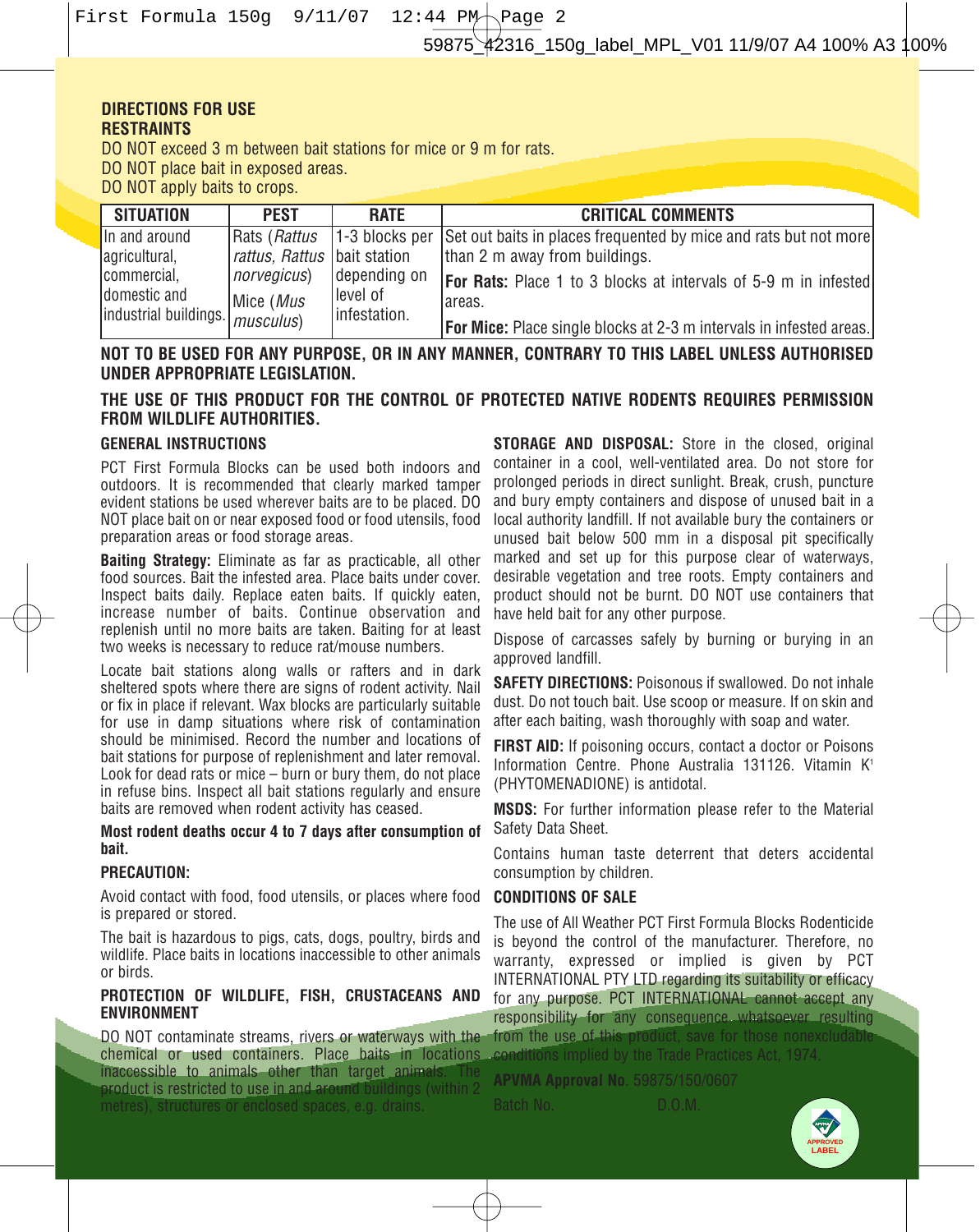First Formula 300g  $9/11/07$  12:47 PM Page 1

### 59875\_42316\_300g\_label\_MPL\_V01 11/9/07 A4 100% A3 100%

## **POISON**

**KEEP OUT OF REACH OF CHILDREN READ SAFETY DIRECTIONS**



**All Weather PCT First Formula\* BLOCKS RODENTICIDE**

**ACTIVE CONSTITUENT: 0.05 g/kg BRODIFACOUM Contains Denatonium Benzoate (Bittering Agent)**

*Ready to use block bait for use in damp or dry situations in and around industrial, commercial, agricultural and domestic buildings, exterior and interior of buildings and structures.* 

**TO CONTROL RATS AND MICE AS PER THE DIRECTIONS FOR USE TABLE**

## *One Feed – Fast Acting*

CONTROLS SPECIES RESISTANT TO WARFARIN

**Net Contents 300g**



PCT

**APVMA Approval No: 59875/300/0607**

**\*PCT First Formula is a registered trademark of PCT INTERNATIONAL PTY LTD (PCT Holdings Pty Ltd ABN 11 099 023 962) 1/74 Murdoch Circuit, Acacia Ridge QLD 4110 • http://pct.au.com CUSTOMER SERVICE FREECALL 1800 630 877 EMERGENCY RESPONSE (ALL HOURS) FREECALL 1800 630 877**

First Formula 300g 130 mm x 170 mm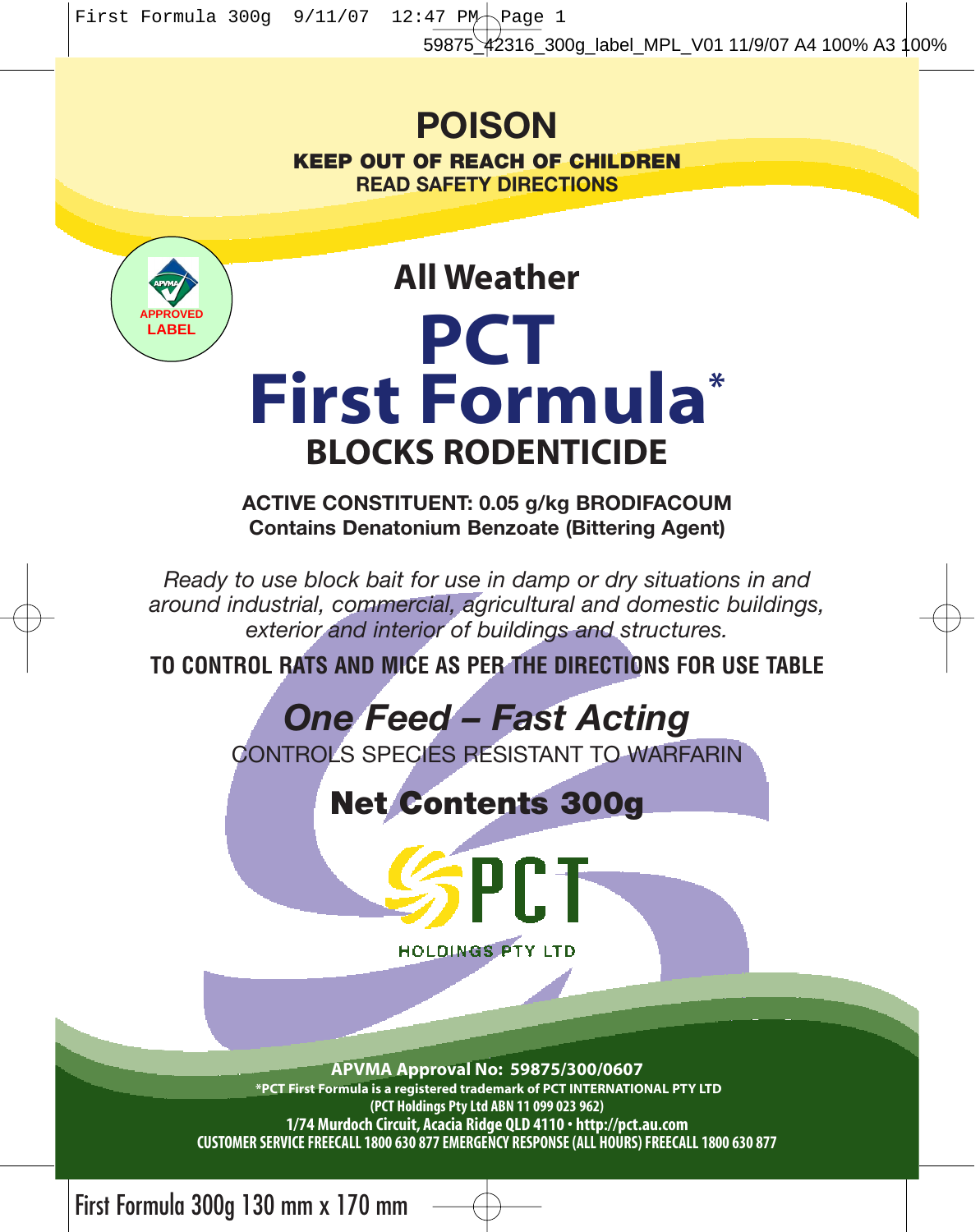First Formula 300q  $9/11/07$  12:47 PM $\neg$ Page 2

### **DIRECTIONS FOR USE RESTRAINTS**

DO NOT exceed 3 m between bait stations for mice or 9 m for rats.

DO NOT place bait in exposed areas.

DO NOT apply baits to crops.

| SITUATION                         | PEST                                | RATE           | <b>CRITICAL COMMENTS</b>                                                   |
|-----------------------------------|-------------------------------------|----------------|----------------------------------------------------------------------------|
| In and around                     | Rats ( <i>Rattus</i>                | 1-3 blocks per | Set out baits in places frequented by mice and rats but not more           |
| agricultural,                     | <i>rattus. Rattus</i> Ibait station |                | Ithan 2 m away from buildings.                                             |
| Icommercial.                      | norvegicus)                         | depending on   | <b>For Rats:</b> Place 1 to 3 blocks at intervals of 5-9 m in infested     |
| Idomestic and                     | Mice (Mus                           | llevel of      | lareas.                                                                    |
| industrial buildings.   musculus) |                                     | linfestation.  | <b>For Mice:</b> Place single blocks at 2-3 m intervals in infested areas. |

**NOT TO BE USED FOR ANY PURPOSE, OR IN ANY MANNER, CONTRARY TO THIS LABEL UNLESS AUTHORISED UNDER APPROPRIATE LEGISLATION.**

**THE USE OF THIS PRODUCT FOR THE CONTROL OF PROTECTED NATIVE RODENTS REQUIRES PERMISSION FROM WILDLIFE AUTHORITIES.**

### **GENERAL INSTRUCTIONS**

PCT First Formula Blocks can be used both indoors and outdoors. It is recommended that clearly marked tamper evident stations be used wherever baits are to be placed. DO NOT place bait on or near exposed food or food utensils, food preparation areas or food storage areas.

**Baiting Strategy:** Eliminate as far as practicable, all other food sources. Bait the infested area. Place baits under cover. Inspect baits daily. Replace eaten baits. If quickly eaten, increase number of baits. Continue observation and replenish until no more baits are taken. Baiting for at least two weeks is necessary to reduce rat/mouse numbers.

Locate bait stations along walls or rafters and in dark sheltered spots where there are signs of rodent activity. Nail or fix in place if relevant. Wax blocks are particularly suitable for use in damp situations where risk of contamination should be minimised. Record the number and locations of bait stations for purpose of replenishment and later removal. Look for dead rats or mice – burn or bury them, do not place in refuse bins. Inspect all bait stations regularly and ensure baits are removed when rodent activity has ceased.

**Most rodent deaths occur 4 to 7 days after consumption of bait.**

#### **PRECAUTION:**

Avoid contact with food, food utensils, or places where food **CONDITIONS OF SALE** is prepared or stored.

The bait is hazardous to pigs, cats, dogs, poultry, birds and wildlife. Place baits in locations inaccessible to other animals or birds.

#### **PROTECTION OF WILDLIFE, FISH, CRUSTACEANS AND** for any purpose. PCT INTERNATIONAL cannot accept any **ENVIRONMENT**

DO NOT contaminate streams, rivers or waterways with the chemical or used containers. Place baits in locations inaccessible to animals other than target animals product is restricted to use in and around buildings (with  $\alpha$ 

**STORAGE AND DISPOSAL:** Store in the closed, original container in a cool, well-ventilated area. Do not store for prolonged periods in direct sunlight. Break, crush, puncture and bury empty containers and dispose of unused bait in a local authority landfill. If not available bury the containers or unused bait below 500 mm in a disposal pit specifically marked and set up for this purpose clear of waterways, desirable vegetation and tree roots. Empty containers and product should not be burnt. DO NOT use containers that have held bait for any other purpose.

Dispose of carcasses safely by burning or burying in an approved landfill.

**SAFETY DIRECTIONS: Poisonous if swallowed. Do not inhale** dust. Do not touch bait. Use scoop or measure. If on skin and after each baiting, wash thoroughly with soap and water.

FIRST AID: If poisoning occurs, contact a doctor or Poisons Information Centre. Phone Australia 131126. Vitamin K<sup>1</sup> (PHYTOMENADIONE) is antidotal.

**MSDS:** For further information please refer to the Material Safety Data Sheet.

Contains human taste deterrent that deters accidental consumption by children.

The use of All Weather PCT First Formula Blocks Rodenticide is beyond the control of the manufacturer. Therefore, no warranty, expressed or implied is given by PCT INTERNATIONAL PTY LTD regarding its suitability or efficacy responsibility for any consequence whatsoever resulting<br>from the use of this product, save for those nonexcludable

**APVMA Approval No**. 59875/300/0607

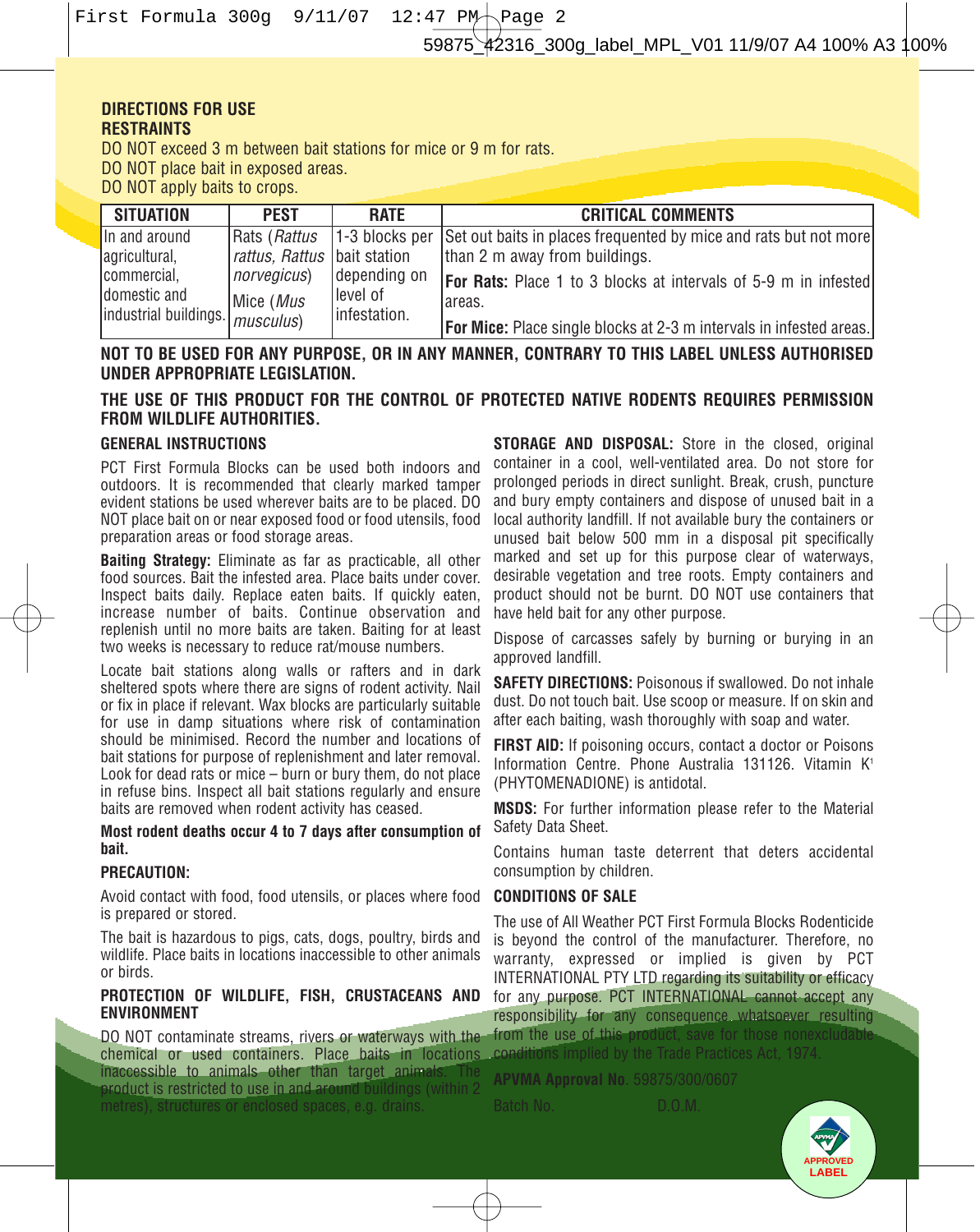### **POISON KEEP OUT OF REACH OF CHILDREN READ SAFETY DIRECTIONS**

# **All Weather PCT First Formula\* BLOCKS RODENTICIDE**

### **ACTIVE CONSTITUENT: 0.05 g/kg BRODIFACOUM Contains Denatonium Benzoate (Bittering Agent)**

*Ready to use block bait for use in damp or dry situations in and around industrial, commercial, agricultural and domestic buildings, exterior and interior of buildings and structures.* 

### **TO CONTROL RATS AND MICE AS PER THE DIRECTIONS FOR USE TABLE**



**Net Contents 1kg**



**RESTRAINTS** DO NOT exceed 3 m between bait stations for mice or 9 m for rats. DO NOT place bait in exposed areas. DO NOT apply baits to crops.

| <b>SITUATION</b>             | <b>PEST</b>                        | RATE                                                   | <b>CRITICAL COMMENTS</b>                                               |
|------------------------------|------------------------------------|--------------------------------------------------------|------------------------------------------------------------------------|
|                              |                                    | $\ln$ and around Rats ( <i>Rattus</i>   1-3 blocks per | Set out baits in places frequented by mice and rats but not            |
| agricultural,                | <i>rattus, Rattus</i> bait station |                                                        | more than 2 m away from buildings.                                     |
| commercial.                  | norvegicus)                        | depending on                                           | <b>For Rats:</b> Place 1 to 3 blocks at intervals of 5-9 m in infested |
| Idomestic and<br>lindustrial | Mice (Mus                          | llevel of<br>linfestation.                             | lareas.                                                                |
| buildings.                   | musculus)                          |                                                        | <b>For Mice:</b> Place single blocks at 2-3 m intervals in infested    |
|                              |                                    |                                                        | lareas.                                                                |

**NOT TO BE USED FOR ANY PURPOSE, OR IN ANY MANNER, CONTRARY TO THIS LABEL UNLESS AUTHORISED UNDER APPROPRIATE LEGISLATION.**

**THE USE OF THIS PRODUCT FOR THE CONTROL OF PROTECTED NATIVE RODENTS REQUIRES PERMISSION FROM WILDLIFE AUTHORITIES.**

### **GENERAL INSTRUCTIONS**

PCT First Formula Blocks can be used both indoors and outdoors. It is recommended that clearly marked tamper evident stations be used wherever baits are to be placed. DO NOT place bait on or near exposed and dispose of unused bait in a local authority food or food utensils, food preparation areas or food landfill. If not available bury the containers or unused storage areas.

**Baiting Strategy:** Eliminate as far as practicable, all other food sources. Bait the infested area. Place baits under cover. Inspect baits daily. Replace eaten baits. If quickly eaten, increase number of baits. Continue observation and replenish until no more baits are other purpose. taken. Baiting for at least two weeks is necessary to reduce rat/mouse numbers.

Locate bait stations along walls or rafters and in dark sheltered spots where there are signs of rodent activity. Nail or fix in place if relevant. Wax blocks are particularly suitable for use in damp situations where risk of contamination should be minimised. Record of replenishment and later removal. Look for dead rats or mice – burn or bury them, do not place in refuse bins. Inspect all bait stations regularly and ensure baits are removed when rodent activity has ceased.

**Most rodent deaths occur 4 to 7 days after consumption of bait.**

### **PRECAUTION:**

Avoid contact with food, food utensils, or places where food is prepared or stored.

The bait is hazardous to pigs, cats, dogs, poultry, birds and wildlife. Place baits in locations inaccessible to other animals or birds.

### **PROTECTION OF WILDLIFE, FISH, CRUSTACEANS AND ENVIRONMENT**

DO NOT contaminate streams, rivers or waterways with the chemical or used containers. Place baits in locations inaccessible to animals other than target Practices Act, 1974. animals. The product is restricted to use in and around buildings (within 2 metres), structures or enclosed spaces, e.g. drains.

**STORAGE AND DISPOSAL:** Store in the closed, original container in a cool, well-ventilated area. Do not store for prolonged periods in direct sunlight. Break, crush, puncture and bury empty containers bait below 500 mm in a disposal pit specifically marked and set up for this purpose clear of waterways, desirable vegetation and tree roots. Empty containers and product should not be burnt. DO NOT use containers that have held bait for any

Dispose of carcasses safely by burning or burying in an approved landfill.

**SAFETY DIRECTIONS:** Poisonous if swallowed. Do not inhale dust. Do not touch bait. Use scoop or measure. If on skin and after each baiting, wash thoroughly with soap and water.

the number and locations of bait stations for purpose **FIRST AID:** If poisoning occurs, contact a doctor or Poisons Information Centre. Phone Australia 131126. Vitamin K<sup>1</sup> (PHYTOMENADIONE) is antidotal.

> **MSDS:** For further information please refer to the Material Safety Data Sheet.

> Contains human taste deterrent that deters accidental consumption by children.

### **CONDITIONS OF SALE**

The use of All Weather PCT First Formula Blocks Rodenticide is beyond the control of the manufacturer. Therefore, no warranty, expressed or implied is given by PCT INTERNATIONAL PTY LTD regarding its suitability or efficacy for any purpose. PCT INTERNATIONAL cannot accept any responsibility for any consequence whatsoever resulting from the use of this product, save for those nonexcludable conditions implied by the Trade

**APVMA Approval No**. 59875/1/0607

Batch No. D.O.M.

**APVMA Approval No: 59875/1/0607 tered trademark of PCT INTERNATIONAL PTY LTD (PCT Holdings Pty Ltd ABN 11 099 023 962) 1/74 Murdoch Circuit, Acacia Ridge QLD 4110 • http://pct.au.com CUSTOMER SERVICE FREECALL 1800 630 877 EMERGENCY RESPONSE (ALL HOURS) FREECALL 1800 630 877**

**HOLDINGS PTY LTD** 

First Formula 1kg 245 mm x 235 mm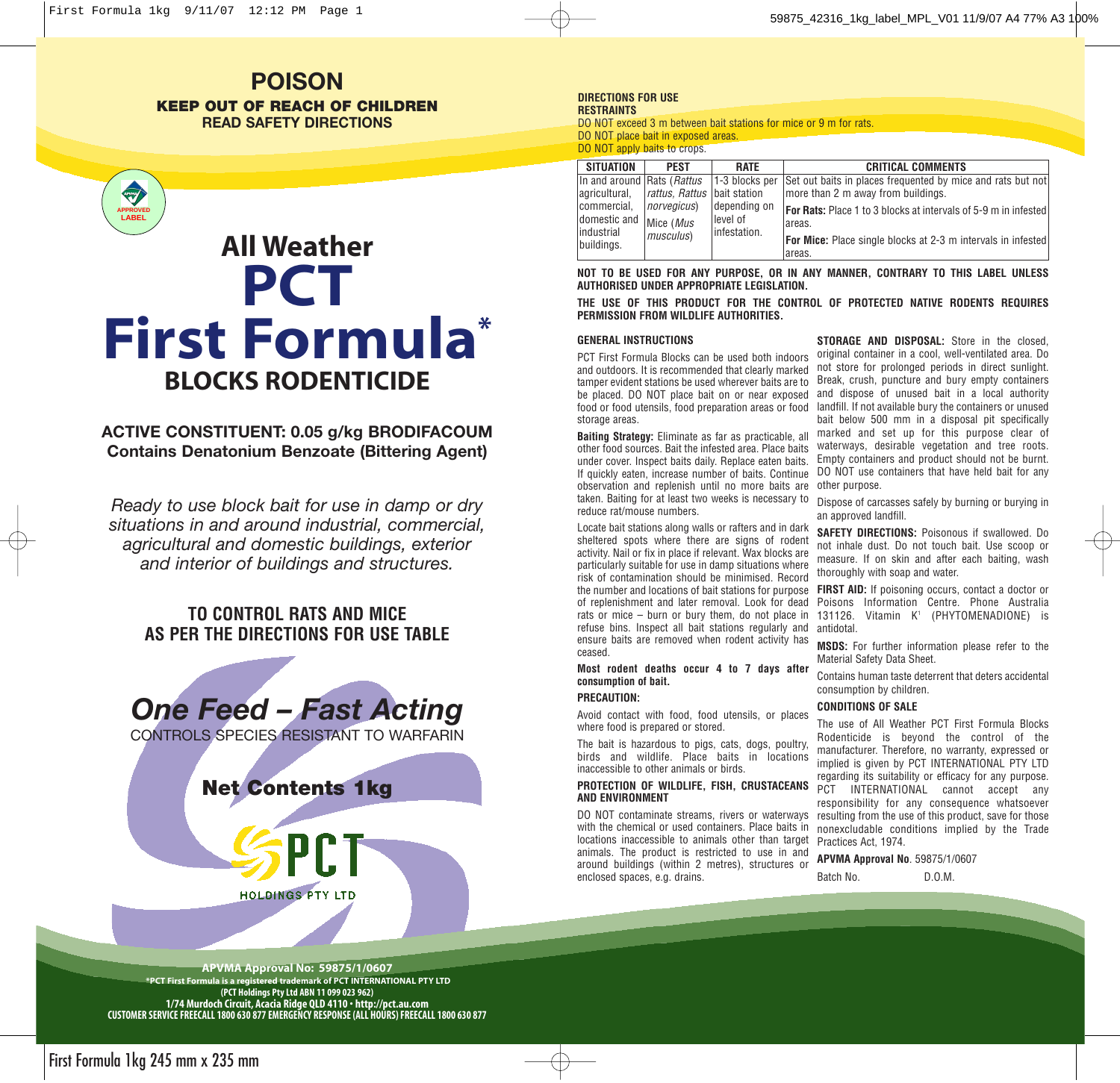

**READ SAFETY DIRECTIONS**

## **All Weather PCT First Formula\* BLOCKS RODENTICIDE**

**ACTIVE CONSTITUENT: 0.05 g/kg BRODIFACOUM Contains Denatonium Benzoate (Bittering Agent)**

*Ready to use block bait for use in damp or dry situations in and around industrial, commercial, agricultural and domestic buildings, exterior and interior of buildings and structures.*  **TO CONTROL RATS AND MICE AS PER THE DIRECTIONS FOR USE TABLE**

## *One Feed – Fast Acting*

CONTROLS SPECIES RESISTANT TO WARFARIN

**Net Contents 2.4kg**

PC 1

**HOLDINGS PTY LTD** 

**APVMA Approval No: 59875/2.4/0607 \*PCT First Formula is a registered trademark of PCT INTERNATIONAL PTY LTD (PCT Holdings Pty Ltd ABN 11 099 023 962) 1/74 Murdoch Circuit, Acacia Ridge QLD 4110 • http://pct.au.com CUSTOMER SERVICE FREECALL 1800 630 877 EMERGENCY RESPONSE (ALL HOURS) FREECALL 1800 630 877**

First Formula 2.4kg 116 mm x 180 mm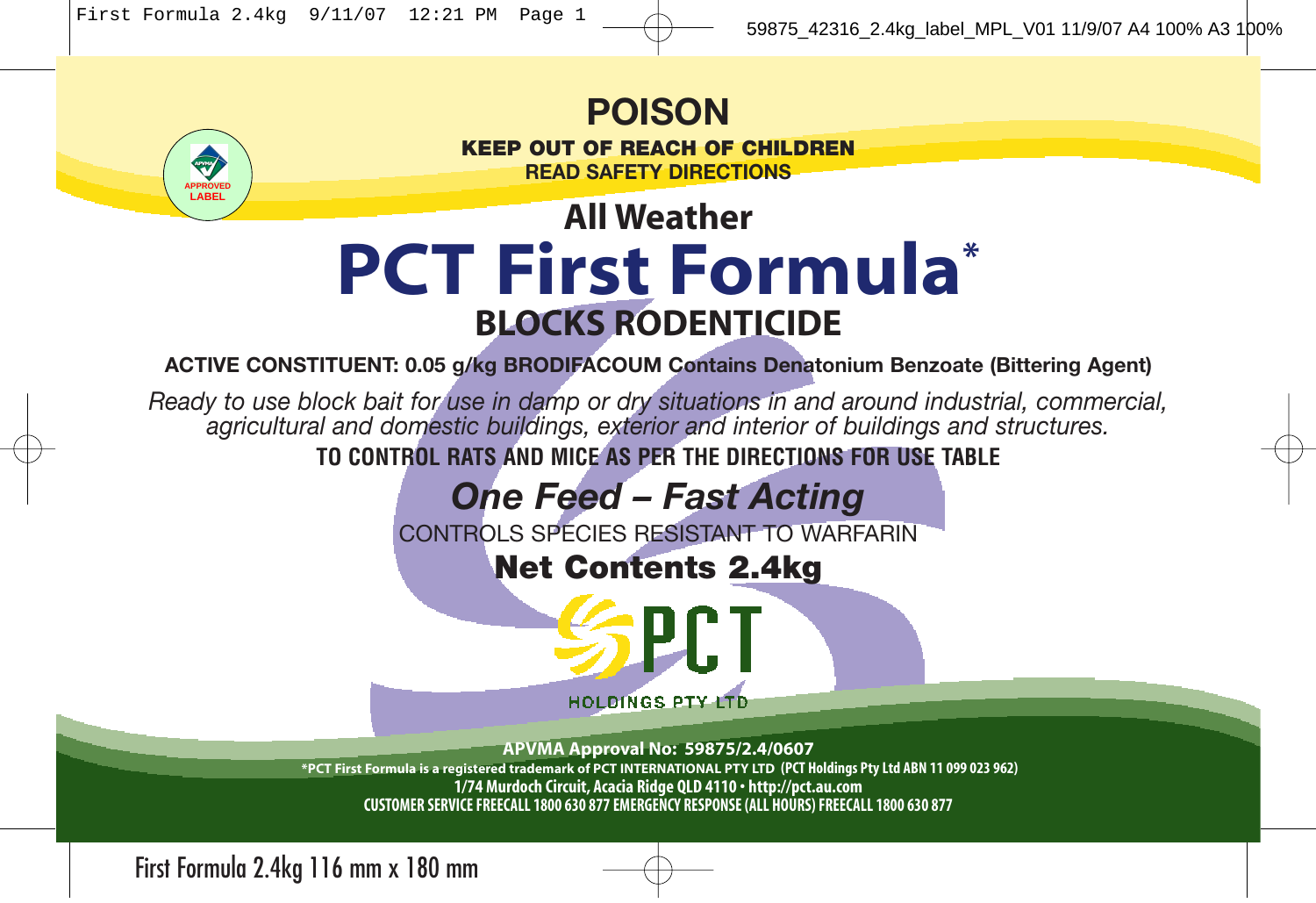First Formula 2.4kg 9/11/07 12:21 PM Page 2

#### **DIRECTIONS FOR USE RESTRAINTS**

DO NOT exceed 3 m between bait stations for mice or 9 m for rats. DO NOT place bait in exposed areas.

### DO NOT apply baits to crops.

| <b>SITUATION</b>                                                          | <b>PFST</b>                                                | RATE                                                             | <b>CRITICAL COMMENTS</b>                                                                                                                                                                                                                                                                                                 |
|---------------------------------------------------------------------------|------------------------------------------------------------|------------------------------------------------------------------|--------------------------------------------------------------------------------------------------------------------------------------------------------------------------------------------------------------------------------------------------------------------------------------------------------------------------|
| agricultural,<br>commercial.<br>domestic and<br>lindustrial<br>buildings. | rattus.<br>Rattus<br>norvegicus)<br>Mice (Mus<br>musculus) | per bait<br>station<br>depending<br>on level of<br>linfestation. | In and around Rats ( <i>Rattus</i> 1-3 blocks Set out baits in places frequented by mice<br>and rats but not more than 2 m away from<br>buildings.<br><b>For Rats:</b> Place 1 to 3 blocks at intervals of<br>15-9 m in infested areas.<br><b>For Mice:</b> Place single blocks at 2-3 m<br>intervals in infested areas. |

**NOT TO BE USED FOR ANY PURPOSE, OR IN ANY MANNER, CONTRARY TO THIS LABEL UNLESS AUTHORISED UNDER APPROPRIATE LEGISLATION.**

**THE USE OF THIS PRODUCT FOR THE CONTROL OF PROTECTED NATIVE RODENTS REQUIRES PERMISSION FROM WILDLIFE AUTHORITIES.**

### **GENERAL INSTRUCTIONS**

PCT First Formula Blocks can be used both indoors and outdoors. It is recommended that clearly marked tamper evident stations be used wherever baits are to be placed. DO NOT place bait on or near exposed food or food utensils, food preparation areas or food storage areas.

**Baiting Strategy:** Eliminate as far as practicable, all other food sources. Bait the infested area. Place baits under cover. Inspect baits daily. Replace eaten baits. If quickly eaten, increase number of baits. Continue observation and replenish until no more baits are taken. Baiting for at least two weeks is necessary to reduce rat/mouse numbers.

Locate bait stations along walls or rafters and in dark sheltered spots where there are signs of rodent activity. Nail or fix in place if relevant. Wax blocks are particularly suitable for use in damp situations where risk of contamination should be minimised. Record the number and locations of bait stations for purpose of replenishment and later removal. Look for dead rats or mice – burn or bury them, do not place in refuse bins. Inspect all bait stations regularly and ensure baits are removed when rodent activity has ceased.

**Most rodent deaths occur 4 to 7 days after consumption of bait.**

### **PRECAUTION:**

Avoid contact with food, food utensils, or places where food is prepared or stored.

The bait is hazardous to pigs, cats, dogs, poultry, birds and wildlife. Place baits in locations inaccessible to other animals or birds.

### **PROTECTION OF WILDLIFE, FISH, CRUSTACEANS AND ENVIRONMENT**

DO NOT contaminate streams, rivers or waterways with the chemical or used containers. Place baits in locations inaccessible to animals other than target animals. The product is restricted to use in and around buildings (within 2 metres), structures or enclosed spaces, e.g. drains.

**STORAGE AND DISPOSAL:** Store in the closed, original container in a cool, wellventilated area. Do not store for prolonged periods in direct sunlight. Break, crush, puncture and bury empty containers and dispose of unused bait in a local authority landfill. If not available bury the containers or unused bait below 500 mm in a disposal pit specifically marked and set up for this purpose clear of waterways, desirable vegetation and tree roots. Empty containers and product should not be burnt. DO NOT use containers that have held bait for any other purpose.

Dispose of carcasses safely by burning or burying in an approved landfill.

**SAFETY DIRECTIONS:** Poisonous if swallowed. Do not inhale dust. Do not touch bait. Use scoop or measure. If on skin and after each baiting, wash thoroughly with soap and water.

**FIRST AID:** If poisoning occurs, contact a doctor or Poisons Information Centre. Phone Australia 131126. Vitamin K<sup>1</sup> (PHYTOMENADIONE) is antidotal.

**MSDS:** For further information please refer to the Material Safety Data Sheet.

Contains human taste deterrent that deters accidental consumption by children.

### **CONDITIONS OF SALE**

The use of All Weather PCT First Formula Blocks Rodenticide is beyond the control of the manufacturer. Therefore, no warranty, expressed or implied is given by PCT INTERNATIONAL PTY LTD regarding its suitability or efficacy for any purpose. PCT INTERNATIONAL cannot accept any responsibility for any consequence whatsoever resulting from the use of this product, save for those nonexcludable conditions implied by the Trade Practices Act, 1974.

**APVMA Approval No**. 59875/2.4/0607

Batch No. **D.O.M.** 

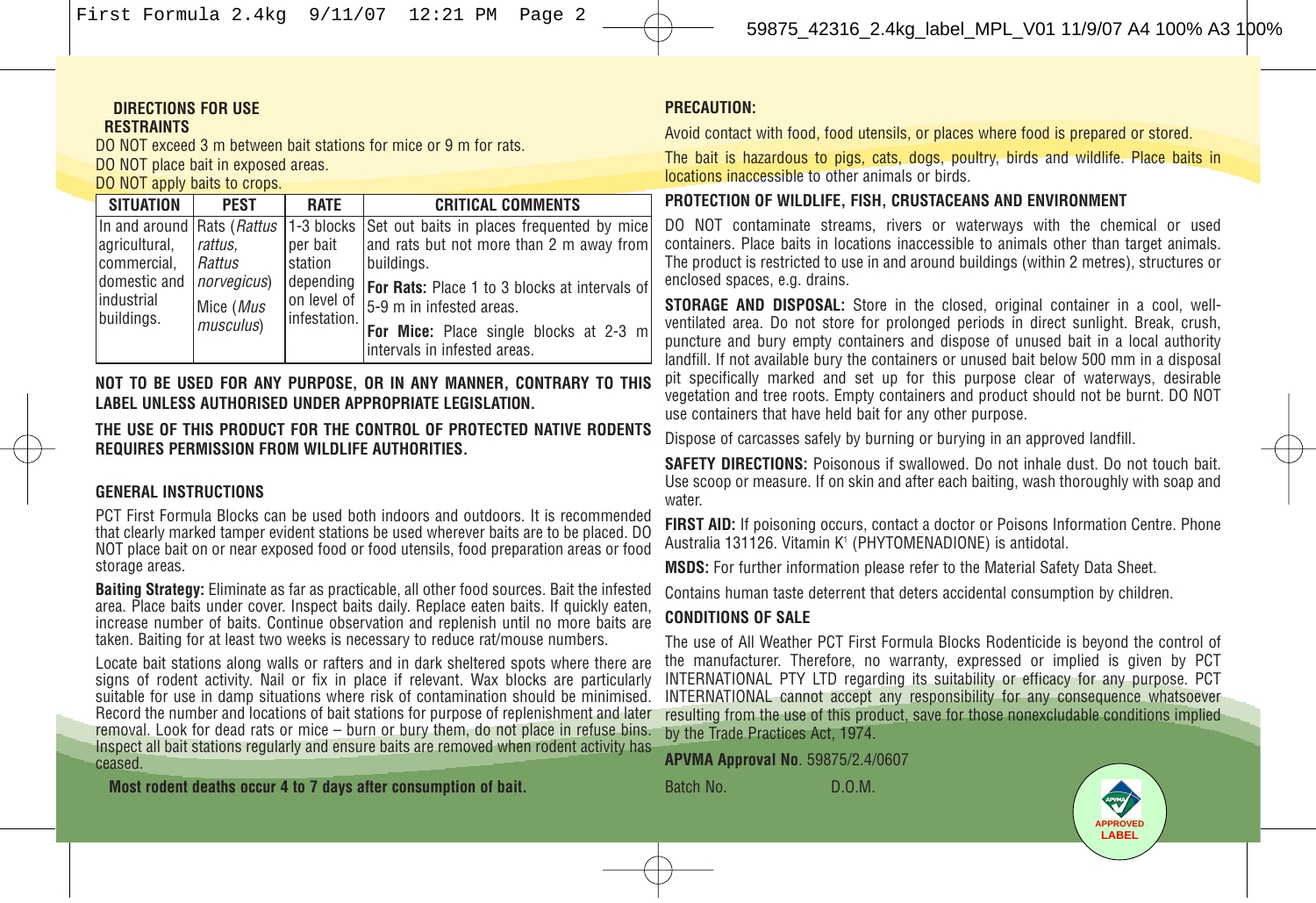

## **All Weather PCT First Formula\* BLOCKS RODENTICIDE**

**ACTIVE CONSTITUENT: 0.05 g/kg BRODIFACOUM Contains Denatonium Benzoate (Bittering Agent)**

*Ready to use block bait for use in damp or dry situations in and around industrial, commercial, agricultural and domestic buildings, exterior and interior of buildings and structures.*  **TO CONTROL RATS AND MICE AS PER THE DIRECTIONS FOR USE TABLE**

## *One Feed – Fast Acting*

CONTROLS SPECIES RESISTANT TO WARFARIN

**Net Contents 5kg**

PC 1

**HOLDINGS PTY LTD** 

**APVMA Approval No: 59875/5/0607 \*PCT First Formula is a registered trademark of PCT INTERNATIONAL PTY LTD (PCT Holdings Pty Ltd ABN 11 099 023 962) 1/74 Murdoch Circuit, Acacia Ridge QLD 4110 • http://pct.au.com CUSTOMER SERVICE FREECALL 1800 630 877 EMERGENCY RESPONSE (ALL HOURS) FREECALL 1800 630 877**

First Formula 5kg 116 mm x 180 mm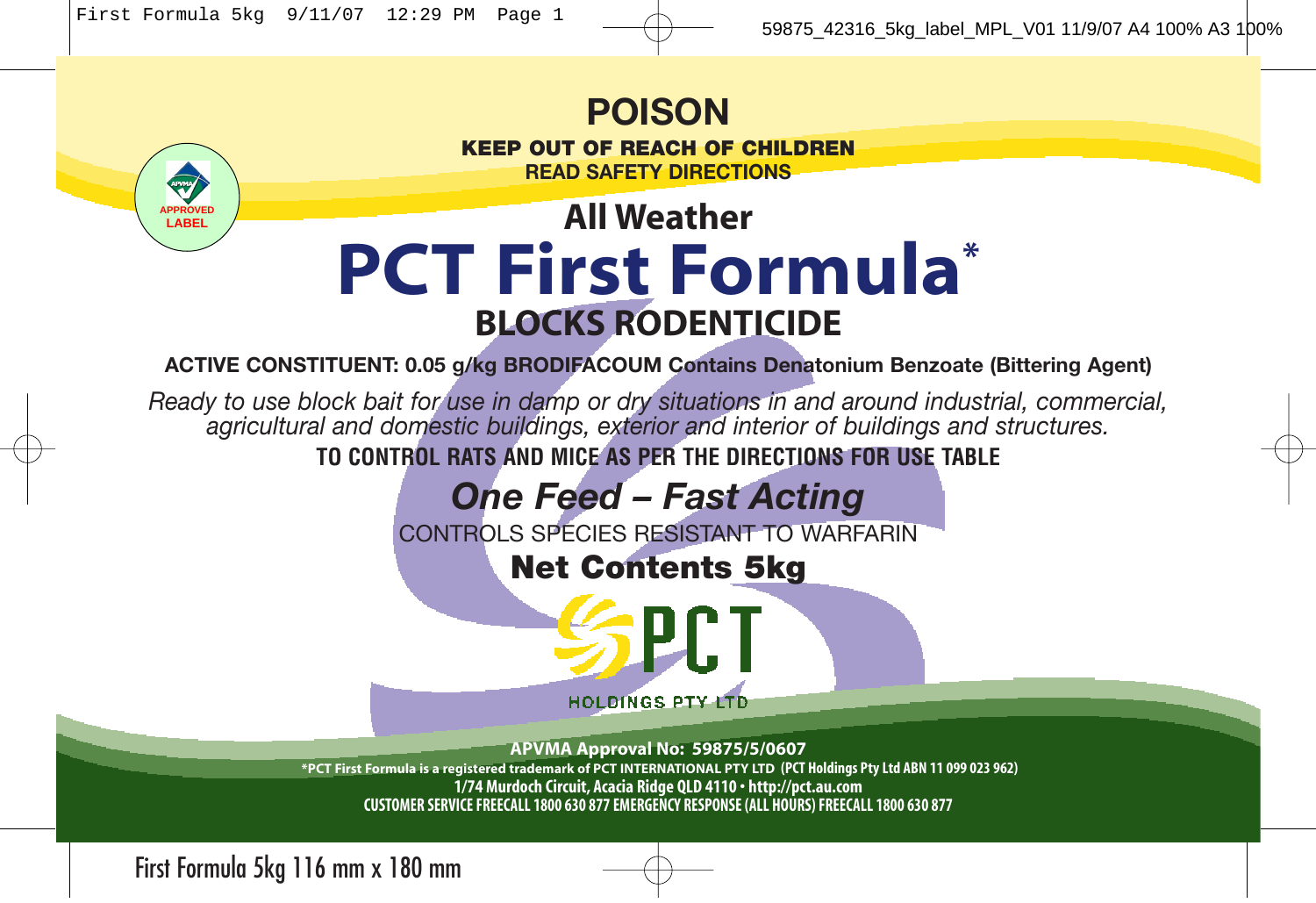First Formula 5kg 9/11/07 12:29 PM Page 2

#### **DIRECTIONS FOR USE RESTRAINTS**

DO NOT exceed 3 m between bait stations for mice or 9 m for rats. DO NOT place bait in exposed areas. DO NOT apply baits to crops.

| <b>SITUATION</b>                                                          | <b>PFST</b>                                                | <b>RATE</b>                                                         | <b>CRITICAL COMMENTS</b>                                                                                                                                                                                                                                                                                            |
|---------------------------------------------------------------------------|------------------------------------------------------------|---------------------------------------------------------------------|---------------------------------------------------------------------------------------------------------------------------------------------------------------------------------------------------------------------------------------------------------------------------------------------------------------------|
| agricultural,<br>commercial.<br>domestic and<br>lindustrial<br>buildings. | rattus.<br>Rattus<br>norvegicus)<br>Mice (Mus<br>musculus) | lper bait<br>Istation<br>depending<br>lon level of<br>linfestation. | In and around Rats ( <i>Rattus</i> 1-3 blocks Set out baits in places frequented by mice<br>and rats but not more than 2 m away from<br>Ibuildinas.<br>For Rats: Place 1 to 3 blocks at intervals of<br>15-9 m in infested areas.<br><b>For Mice:</b> Place single blocks at 2-3 m<br>lintervals in infested areas. |

**NOT TO BE USED FOR ANY PURPOSE, OR IN ANY MANNER, CONTRARY TO THIS LABEL UNLESS AUTHORISED UNDER APPROPRIATE LEGISLATION.**

**THE USE OF THIS PRODUCT FOR THE CONTROL OF PROTECTED NATIVE RODENTS REQUIRES PERMISSION FROM WILDLIFE AUTHORITIES.**

### **GENERAL INSTRUCTIONS**

PCT First Formula Blocks can be used both indoors and outdoors. It is recommended that clearly marked tamper evident stations be used wherever baits are to be placed. DO NOT place bait on or near exposed food or food utensils, food preparation areas or food storage areas.

**Baiting Strategy:** Eliminate as far as practicable, all other food sources. Bait the infested area. Place baits under cover. Inspect baits daily. Replace eaten baits. If quickly eaten, increase number of baits. Continue observation and replenish until no more baits are taken. Baiting for at least two weeks is necessary to reduce rat/mouse numbers.

Locate bait stations along walls or rafters and in dark sheltered spots where there are signs of rodent activity. Nail or fix in place if relevant. Wax blocks are particularly suitable for use in damp situations where risk of contamination should be minimised. Record the number and locations of bait stations for purpose of replenishment and later removal. Look for dead rats or mice – burn or bury them, do not place in refuse bins. Inspect all bait stations regularly and ensure baits are removed when rodent activity has ceased.

**Most rodent deaths occur 4 to 7 days after consumption of bait.**

### **PRECAUTION:**

Avoid contact with food, food utensils, or places where food is prepared or stored.

The bait is hazardous to pigs, cats, dogs, poultry, birds and wildlife. Place baits in locations inaccessible to other animals or birds.

### **PROTECTION OF WILDLIFE, FISH, CRUSTACEANS AND ENVIRONMENT**

DO NOT contaminate streams, rivers or waterways with the chemical or used containers. Place baits in locations inaccessible to animals other than target animals. The product is restricted to use in and around buildings (within 2 metres), structures or enclosed spaces, e.g. drains.

**STORAGE AND DISPOSAL:** Store in the closed, original container in a cool, wellventilated area. Do not store for prolonged periods in direct sunlight. Break, crush, puncture and bury empty containers and dispose of unused bait in a local authority landfill. If not available bury the containers or unused bait below 500 mm in a disposal pit specifically marked and set up for this purpose clear of waterways, desirable vegetation and tree roots. Empty containers and product should not be burnt. DO NOT use containers that have held bait for any other purpose.

Dispose of carcasses safely by burning or burying in an approved landfill.

**SAFETY DIRECTIONS:** Poisonous if swallowed. Do not inhale dust. Do not touch bait. Use scoop or measure. If on skin and after each baiting, wash thoroughly with soap and water.

**FIRST AID:** If poisoning occurs, contact a doctor or Poisons Information Centre. Phone Australia 131126. Vitamin K<sup>1</sup> (PHYTOMENADIONE) is antidotal.

**MSDS:** For further information please refer to the Material Safety Data Sheet.

Contains human taste deterrent that deters accidental consumption by children.

### **CONDITIONS OF SALE**

The use of All Weather PCT First Formula Blocks Rodenticide is beyond the control of the manufacturer. Therefore, no warranty, expressed or implied is given by PCT INTERNATIONAL PTY LTD regarding its suitability or efficacy for any purpose. PCT INTERNATIONAL cannot accept any responsibility for any consequence whatsoever resulting from the use of this product, save for those nonexcludable conditions implied by the Trade Practices Act, 1974.

**APVMA Approval No**. 59875/5/0607

Batch No. **D.O.M.** 

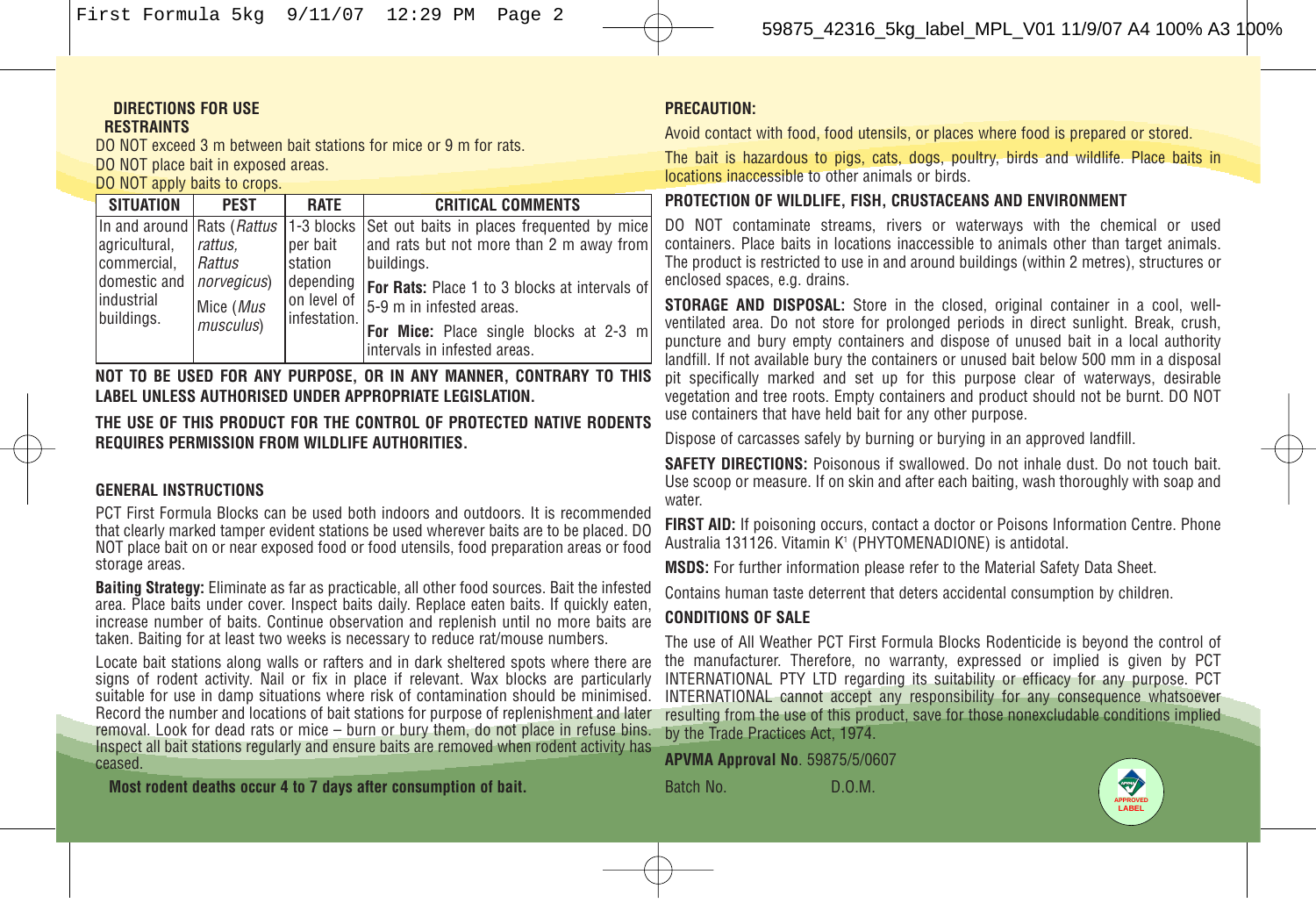### **POISON KEEP OUT OF REACH OF CHILDREN READ SAFETY DIRECTIONS**



## **All Weather PCT First Formula \* BLOCKS RODENTICIDE**

**ACTIVE CONSTITUENT: 0.05 g/kg BRODIFACOUM Contains Denatonium Benzoate (Bittering Agent)**

*Ready to use block bait for use in damp or dry situations in and around industrial, commercial, agricultural and domestic buildings, exterior and interior of buildings and structures.* 

### **TO CONTROL RATS AND MICE AS PER THE DIRECTIONS FOR USE TABLE**

*One Feed – Fast Acting*

CONTROLS SPECIES RESISTANT TO WARFARIN

## **Net Contents 8kg**



**APVMA Approval No: 59875/8/0607 \*PCT First Formula is a registered trademark of PCT INTERNATIONAL PTY LTD (PCT Holdings Pty Ltd ABN 11 099 023 962) 1/74 Murdoch Circuit, Acacia Ridge QLD 4110 • http://pct.au.com CUSTOMER SERVICE FREECALL 1800 630 877 EMERGENCY RESPONSE (ALL HOURS) FREECALL 1800 630 877**

#### **DIRECTIONS FOR USE RESTRAINTS**

DO NOT exceed 3 m between bait stations for mice or 9 m for rats. DO NOT place bait in exposed areas. DO NOT apply baits to crops.

| SITUATION                                            | PEST                | <b>RATE</b>                               | <b>CRITICAL COMMENTS</b>                                                                                        |
|------------------------------------------------------|---------------------|-------------------------------------------|-----------------------------------------------------------------------------------------------------------------|
|                                                      |                     |                                           | In and around Rats (Rattus   1-3 blocks Set out baits in places frequented by mice and rats but not more than 2 |
| agricultural, <i>rattus, Rattus</i>   per bait       |                     |                                           | Im away from buildings.                                                                                         |
| commercial.                                          | <i>norvegicus</i> ) | Istation                                  | <b>For Rats:</b> Place 1 to 3 blocks at intervals of 5-9 m in infested areas.                                   |
| domestic and   Mice (Mus<br>industrial<br>buildings. | musculus)           | depending<br>on level of<br>linfestation. | <b>For Mice:</b> Place single blocks at 2-3 m intervals in infested areas.                                      |

**NOT TO BE USED FOR ANY PURPOSE, OR IN ANY MANNER, CONTRARY TO THIS LABEL UNLESS AUTHORISED UNDER APPROPRIATE LEGISLATION.**

### **THE USE OF THIS PRODUCT FOR THE CONTROL OF PROTECTED NATIVE RODENTS REQUIRES PERMISSION FROM WILDLIFE AUTHORITIES.**

### **GENERAL INSTRUCTIONS**

PCT First Formula Blocks can be used both indoors and outdoors. It is recommended that clearly marked tamper evident stations be used wherever baits are to be placed. DO NOT place bait on or near exposed food or food unused bait in a local authority landfill. If not available utensils, food preparation areas or food storage areas.

**Baiting Strategy:** Eliminate as far as practicable, all other food sources. Bait the infested area. Place baits under cover. Inspect baits daily. Replace eaten baits. If quickly eaten, increase number of baits. Continue observation and replenish until no more baits are taken. Baiting for at least two weeks is necessary to reduce rat/mouse numbers.

Locate bait stations along walls or rafters and in dark sheltered spots where there are signs of rodent activity. Nail or fix in place if relevant. Wax blocks are particularly suitable for use in damp situations where risk of contamination should be minimised. Record the number soap and water. and locations of bait stations for purpose of replenishment and later removal. Look for dead rats or mice – burn or bury them, do not place in refuse bins. Inspect all bait stations regularly and ensure baits are removed when rodent activity has ceased.

### **Most rodent deaths occur 4 to 7 days after consumption of bait.**

### **PRECAUTION:**

Avoid contact with food, food utensils, or places where food is prepared or stored.

The bait is hazardous to pigs, cats, dogs, poultry, birds animals or birds.

**PROTECTION OF WILDLIFE, FISH, CRUSTACEANS AND ENVIRONMENT**

DO NOT contaminate streams, rivers or waterways with

**STORAGE AND DISPOSAL:** Store in the closed, original container in a cool, well-ventilated area. Do not store for prolonged periods in direct sunlight. Break, crush, puncture and bury empty containers and dispose of bury the containers or unused bait below 500 mm in a disposal pit specifically marked and set up for this purpose clear of waterways, desirable vegetation and tree roots. Empty containers and product should not be burnt. DO NOT use containers that have held bait for any other purpose.

Dispose of carcasses safely by burning or burying in an approved landfill.

**SAFETY DIRECTIONS:** Poisonous if swallowed. Do not inhale dust. Do not touch bait. Use scoop or measure. If on skin and after each baiting, wash thoroughly with

**FIRST AID:** If poisoning occurs, contact a doctor or Poisons Information Centre. Phone Australia 131126. Vitamin K<sup>1</sup> (PHYTOMENADIONE) is antidotal.

**MSDS:** For further information please refer to the Material Safety Data Sheet.

Contains human taste deterrent that deters accidental consumption by children.

### **CONDITIONS OF SALE**

and wildlife. Place baits in locations inaccessible to other Therefore, no warranty, expressed or implied is given by The use of All Weather PCT First Formula Blocks Rodenticide is beyond the control of the manufacturer. PCT INTERNATIONAL PTY LTD regarding its suitability or efficacy for any purpose. PCT INTERNATIONAL cannot

> accept any responsibility for any consequence whatsoever resulting from the use of this product, save

First Formula 8kg 240 mm x 165 mm